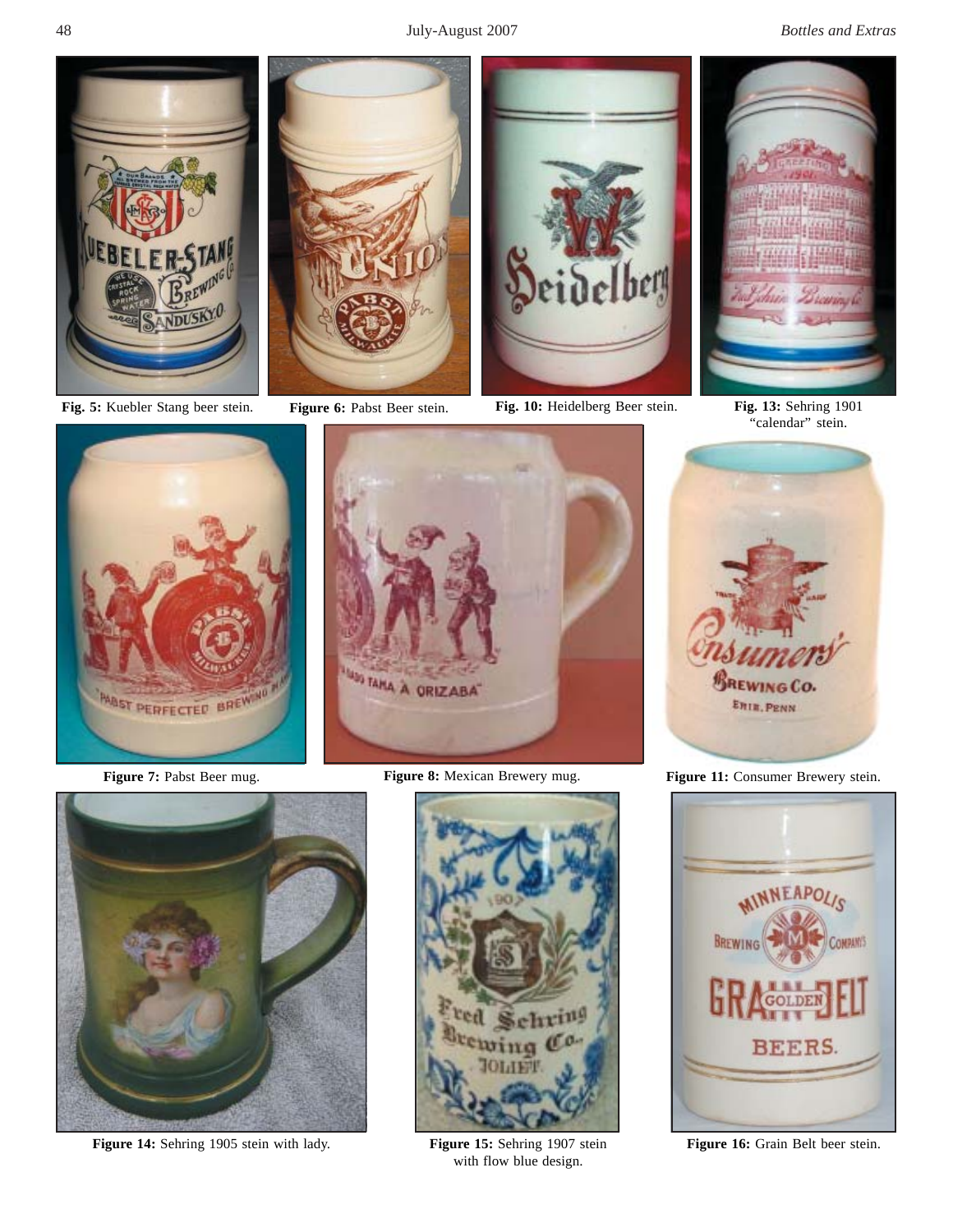# **Hugo Thuemler: "Hausmaler" to America**

Highly decorated beer steins have been associated with Germany from time immemorial. During the early period of their manufacture in the  $17<sup>th</sup>$  Century, painting was done by *"hausmalers,"* German artists who worked in home studios decorating blank bodies furnished by porcelain factories. Although Hugo Thuemler used more advanced techniques, he was the closest thing to a *hausmaler* America has produced and his company's attractive and antique ceramics are found and collected nationwide.

Thuemler was born in 1847, almost certainly in Germany where he probably learned the craft of decorating steins and mugs. During his youth, German manufacturers developed a process of transfer printing that allowed more mass production of decorated steins. A picture was printed in glaze colors on tissue paper that was then positioned on the stein body. Firing burned away the paper and at the same time fixed the glaze colors onto the ceramic surface.

#### **Hugo Comes to America**

Exactly when Thuemler arrived in the U.S. is unclear, but he brought with him the Old World knowledge of decorating both pottery and glass. In 1894, when he was 45 years old, he is recorded as living in Rochester, Pennsylvania, a Beaver Valley river town not far from Pittsburgh **[Figure 1]**. His occupation then was listed as "salesman." Likely a boarding house arrangment, he resided at the Masonic Temple. A Miss Anna Thuemler, possibly his sister, was recorded by the census at the same address.

By 1896 Thuemler apparently had become the manager of a lumber company in Rochester. The Wheeling W.Va. *Register* in that year reported that Hugo had been in town talking to local businessmen about erecting a plant in West Virginia devoted to the "decorating and etching of glassware." He seemed to have impressed the locals. The newspaper headline read, "New Industry of Considerable Importance to be Located Here." The article also reported that Thuemler would resign from the Rochester lumber mill and run the

## *By Jack Sullivan* Special to *Bottles and Extras*

Wheeling operation as its owner. For unknown reasons, the enterprise never came off. Hugo stayed in Rochester. Two years later, in 1898, a Rochester area business and professional guide carried a notice for the Thuemler Manufacturing Co., which described itself as a "manufacturer of novelties, decorators of china and glassware." A Rochester mark is found on many Thuemler pieces **[Figure 2]**.

### **Hugo Relocates to Pittsburgh**

Details about Thuemler's personal life and his business operations are at best sketchy. For reasons unknown, by 1901 he had relocated his operation out of Rochester. Pittsburgh directories for that and subsequent years indicate that his company now was headquartered in the Second National Bank building in suburban Sewickley, Pa. The directory indicates that his decorators worked there. Listed as chairman of the firm, Thuemler also maintained a second address, probably a sales office, at 1507 Liberty Avenue in Pittsburgh. At this time, his wares began to bear a "Pittsburg" (the official spelling for a short time) pottery mark [**Figure 3]**.

Thuemler's firm filled an evident need for American breweries. Many of their proprietors had come from Germany and the idea of advertising through steins and mugs was strong. In the past such items



**Figure 2:** Thuemler's **Figure 3:** Thuemler's Rochester mark. Pittsburg mark.

had to be ordered from German suppliers with added cost and delay. Now Thuemler's output filled that gap. He was a New World *hausmaler,* buying stoneware blanks from local potteries and putting his decorators to work doing the transfer printing for his customers.

A prime example of his customer base was the Kuebeler-Stang Brewery of Sandusky, Ohio. The Kuebeler boys, Jacob and August, were natives of Hesse in Germany. The eldest, Jacob, was born in 1838 and came to the U.S.A. in 1860. Employed briefly by an Akron beer maker, he later moved to Sandusky and worked several years for another brewery. In 1867 Jacob struck out on his own and formed a partnership with brother August establishing his own Sandusky brewery. They incorporated it later as the Jacob Kuebeler Brewing and Malting Company. Within a few years the Kuebelers built a plant that one observer said: "...resembled the palace of an European monarch... The

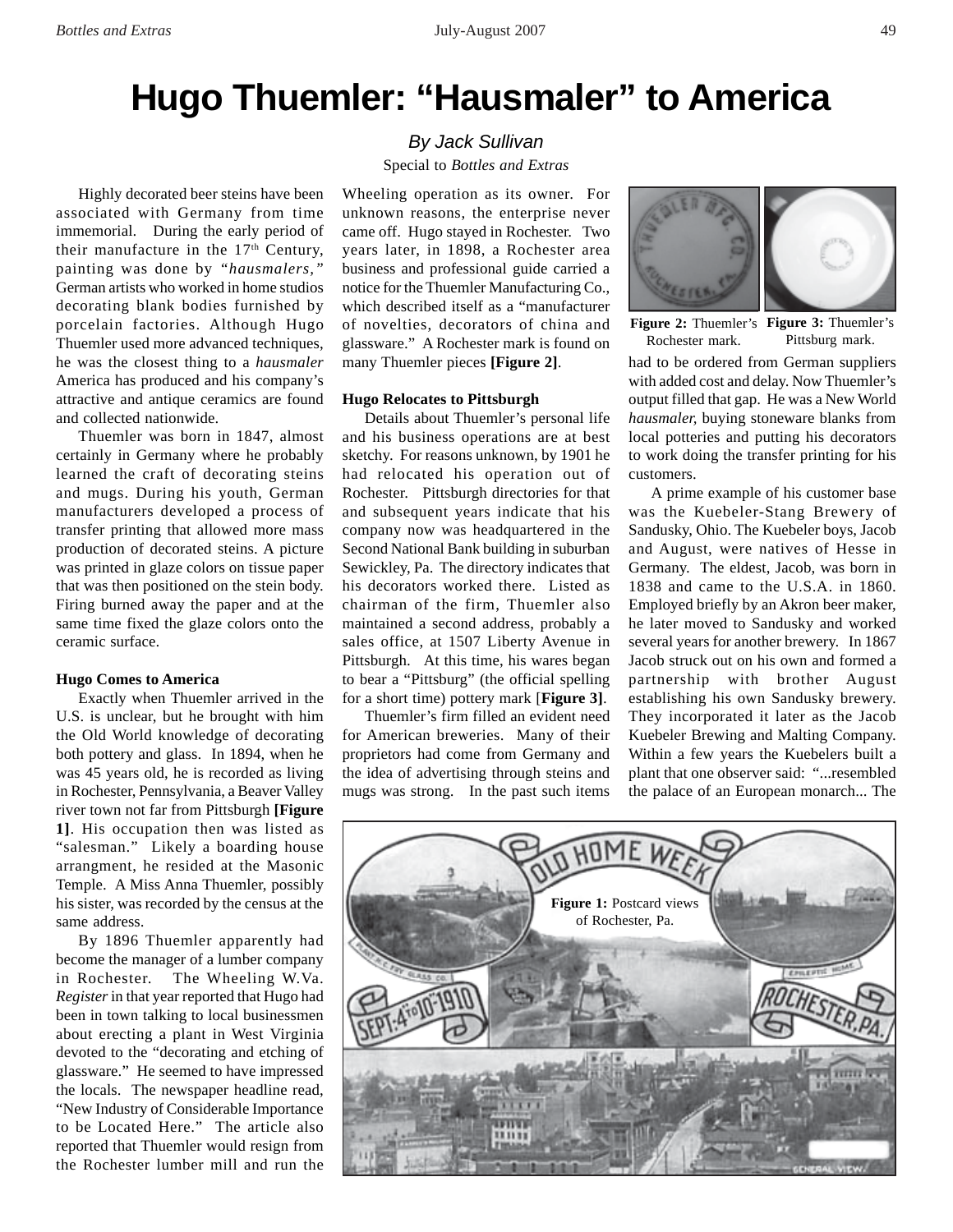

**Figure 4:** The Kuebeler-Stang Brewery.

ornate tower was the dominant landmark in the west end of Sandusky." **[Figure 4]**

In 1896, following a fire in another Sandusky brewery owned by the Stang Brothers, the two firms merged. Jacob Kuebeler became president and John Stang vice president. The new entity was called the Kuebeler-Stang Brewing and Malting Company. Its principal brand was Crystal Rock Beer, so named because its water reputedly came from Crystal Rock Spring, five miles away. When the owners desired creation of a highly decorated beer stein advertising the spring water origins of their brew, they went to Thuemler. His decorators designed a stein of considerable distinction **[Figure 5]**. By 1904, however, the spring had been just about pumped dry and quietly was replaced by Lake Erie water from Sandusky Bay. The change apparently went unnoticed by consumers.

## **German-owned Breweries & American Eagles**

The fact that Thuemler himself was of German birth probably assisted his sales. He was also listed for a number of years as a member of the German-American Society of Technologists, indicating a certain pride in his national origin. But he also seems to have specialized in patriotic depictions of the American eagle and Old Glory for his wares. Note the theme set by the Pabst "Union" stein **[Figure 6]**. Another German, Jacob Best, had founded this brewery in Milwaukee in 1844. Fred Pabst was a steamer captain who married into the Best family and eventually took charge of the operation. Pabst changed its name to the Pabst Brewing Company and rapidly built it into the Nation's largest brewery. Pabst became a particularly strong customer of Thuemler, commissioning steins, beer mugs **[Figure 7]** and mini-mug match strikers. Indicating the international nature of his business, Hugo used a similar design

for a Mexican beer **[Figure 8]**.In a takeoff from the well-known Schlitz beer slogan about Milwaukee this mug in Spanish claims that Moctezuma is the beer "that made Oirzaba famous."

Thuemler created American patriotic decoration on ceramics for several breweries, including the American Brewery of St. Louis **[Figure 9]**, Heidelberg brand **[Figure 10]** and Consumers Brewery of Erie, Pa. **[Figure 11]**. All had German ties and Heidelberg's beer ads boasted that it was made "The old German way."



**Figure 12:** Drawing of Fred Sehring Brewery.

Another major client with strong German ties was the Fred Sehring Brewery of Joliet, Illinois. The founder, Frederick Sehring, was born in Hesse, Darmstadt in 1834 and came to the U.S. when he was 13, settling near Joliet. After a career in the hotel business and as county treasurer, he purchased an interest in the Columbia Brewery in 1867. Coming into full ownership in 1883, he became president and changed its name to the Fred Sehring Brewing Co. Under his leadership the brewery became one of the largest and most modern in Illinois **[Figure 12]**. With Frederick's death in 1892, his son, Louis, who had been superintendent of the brewery, took over. Right after the turn of the century Louis commissioned a number of items from Thuemler, including steins with annual calendars (1901), a Victorian beauty (1905), and a striking flow blue design (1907). **[Figures 13-15]**.

A Bavarian immigrant and brewer by trade, brewer Christopher Stahlmann went in search of caves and clean spring-fed water along the Mississippi until finding the brewery's ideal location in St. Paul, Minnesota. He started a brewery which merged in 1891 with three other small area breweries to form the Minneapolis Brewing Company. The company's flagship beer was Grain Belt Golden, introduced in 1893. Like his German brewer colleagues, Stahlmann commissioned a striking stein from Thuemler. The transfer is crisp and well designed and the gold trim has been



**Figure 17:** King Gambrinus handle.

added by hand. **[Figure 16]** The handle of this vessel, also found on other Thuemler products, featured a ceramic portrait of King Gambrinus **[Figure 17]**. Gambrinus was a storied German royal and is the unofficial patron saint of beer and brewing **[Figure 18]**. German legends dating from the 1500s claimed that the king learned the art of making beer from Isis, the ancient Egyptian goddess of motherhood and fertility.



**Figure 18:** King Gambrinus.

#### **Other Thuemler Products**

Although beer steins and mugs are Thuemler's best-known products, his decorators also turned out a large line of transfer printed ceramic items for Victorian tourist sites, fairs and expositions, anniversaries, and non-beer companies. A wide variety of root beer mugs and steins also bear the Thuemler mark on the base,

50 July-August 2007 *Bottles and Extras*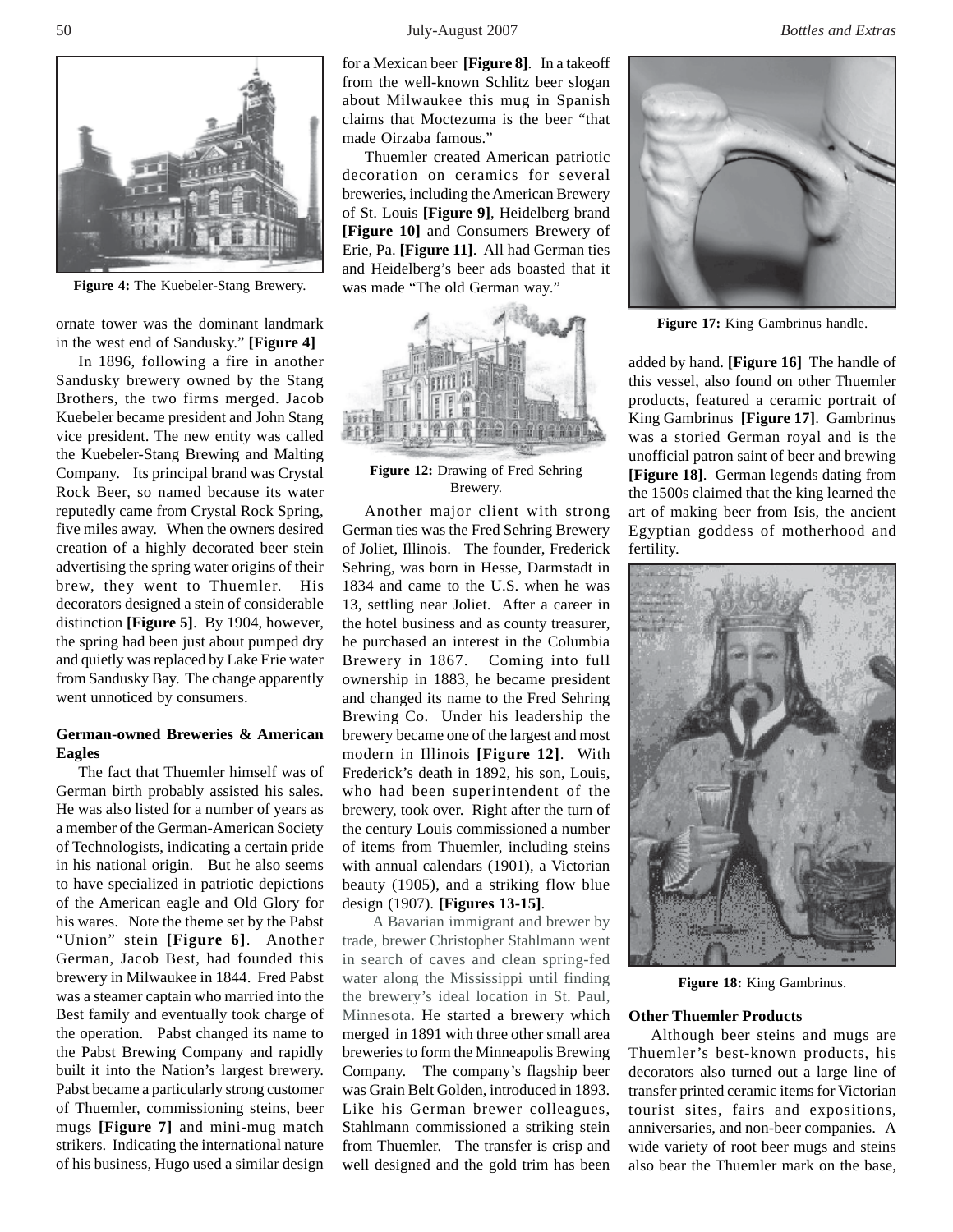*Bottles and Extras* 51 **51** *Bottles and Extras* 51



**Figure 22:** Puritan Rye canteen jug.

including four shown here. **[Figure 19]**.

Thuemler also made a series of whiskey jugs. Four such have come to light, Puritan Rye for D. Sach & Co. of Louisville **[Figure 20]**, Faultless Pure Rye for S. Stansberg of Baltimore, and Compliments of C. Knoepper of Indianapolis. Finally, shown here, is a jug commissioned by Henry Meyer of Terre Haute, Ind., showing a vivacious lady crashing through the jug surface **[Figures 21, 22]**. These jugs all have a canteen shape and, unlike other Thuemler products, are decorated on porcelain rather than stoneware bodies.

Among sparse details about Hugo Thuemler, we know that in Sewickley he lived in the Elmhurst Inn, originally a private mansion. It was located in an area of the town that had seen many fancy homes built in the mid-19<sup>th</sup> century but was in decline by the 1890s. The house had been enlarged and turned into a boarding house and hotel. **[Figure 23]** According to his obituary in the *Philadelphia Inquirer*, Thuemler died at the Elmhurst Inn on September 1, 1908, at the age of 61. Cause of death was listed as "acute indigestion," which raises speculation about the quality of cooking at the Inn. The paper reported he had been president of the Thuemler Glass Manufacturing Company. After 1908, references to the firm disappear from Pittsburgh directories. Extensive research at libraries in Rochester, Pittsburgh and Sewickley has failed to reveal further information.

Despite the lack of data about him and his firm, Hugo Thuemler will not be forgotten so long as the many ceramic items that he produced continue to be avidly collected. Because his company vanished



**Figure 19:** Thuemler root beer mugs.



with Thuemler's death, most of his products have attained or are approaching 100-yearold antique status. Many bear striking designs and all readily can be identified by their marks. Some items now fetch as much as \$550 at auction. With time they will grow even more prized and valuable. As *hausmaler* to America, Thuemler whatever else his life might have been was a success. In his memory, let's hoist a stein to Hugo. Prost!

#### \*\*\*\*\*\*\*\*\*\*\*\*\*

**Notes:** Thanks go to librarians and researchers in Pennsylvania who diligently searched on my behalf city directories, newspaper indexes and census data for information about Thuemler but could find only sparse references. None of the newspapers in Rochester, Sewickley or Pittsburgh apparently carried stories about his enterprises or even his obituary. The

Internet yielded information about the breweries, many of them now defunct. Thanks go to ePodunk for permission to use the postcard view of Rochester, and to Don and Betsy Yates, authors of the highly informative *Ginger Beer and Root Beer Heritage*, for the photo of Thuemler's root beer steins. Portions of this article originally appeared in the *Ohio Swirl*.

Jack Sullivan 4300 Ivanhoe Place Alexandria, VA 22304

**Considera** 

**Figure 21:** Meyer canteen whiskey jug/front. **Figure 22:** Meyer canteen whiskey jug/back.